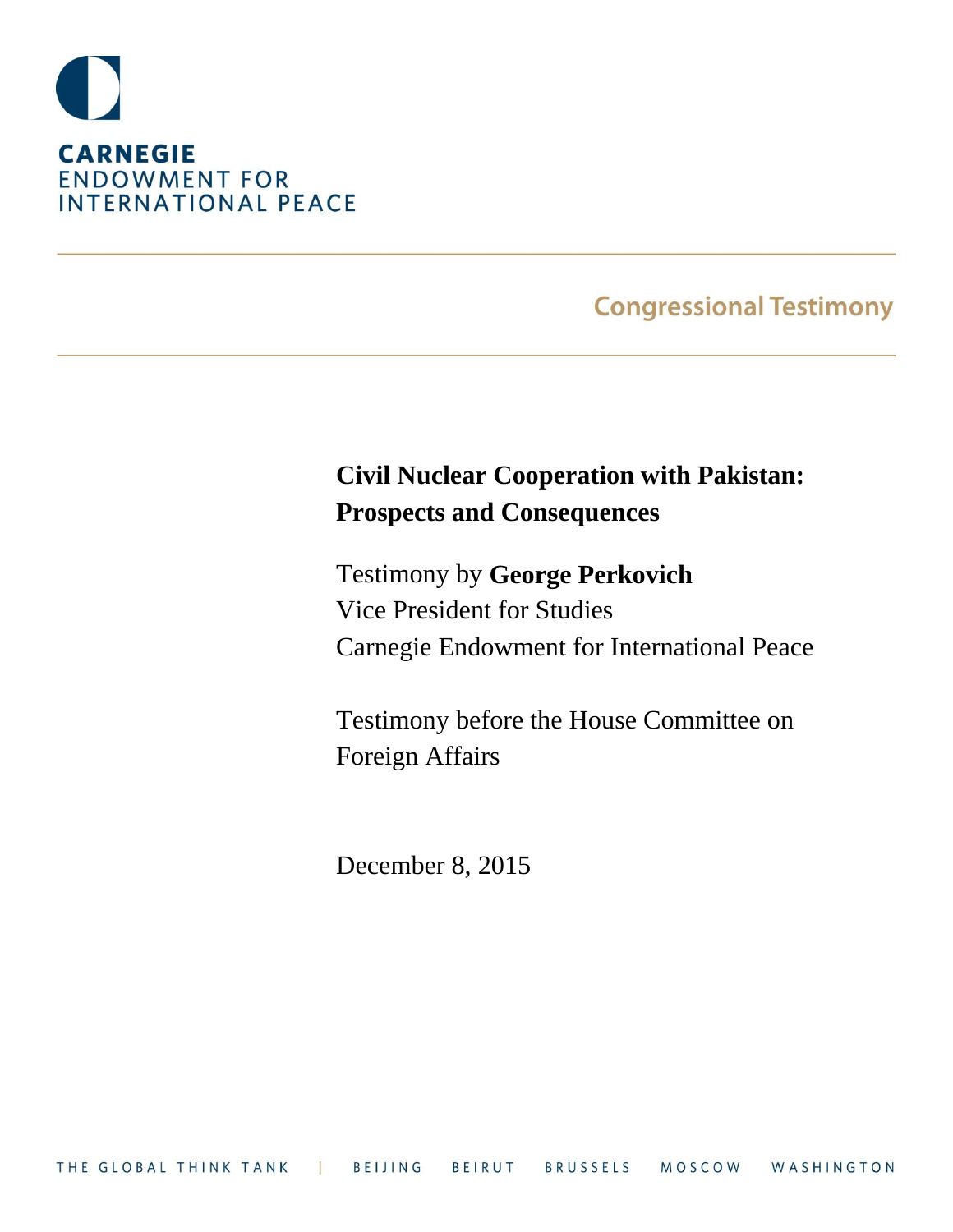It is an honor to appear before the subcommittee today to address the interesting and important issues surrounding potential nuclear cooperation with Pakistan. Having worked on nuclear challenges in South Asia since 1992, I am keenly aware of the complexities of any U.S. policy in this domain. The subcommittee should be applauded for its determination to explore these issues.

At the outset I should say that I think it highly unlikely that the governments of the United States and Pakistan would be able to agree on conditions that would motivate both states to complete a nuclear cooperation agreement. Thus, this discussion is largely hypothetical in my view. Nonetheless, the national, regional, and global interests that would be involved in pursuing such a deal are important enough to make even a hypothetical discussion worthwhile.

Any consideration of nuclear cooperation with Pakistan must begin by acknowledging that the network led by the former head of the Khan Research Laboratories, A.Q. Khan, proliferated nuclear weapon-related equipment and know-how to at least North Korea, Iran, and Libya. This is why Pakistan was dubbed the "nuclear Walmart" by a former director general of the International Atomic Energy Agency, who did not mean the remark kindly. While key suppliers in this proliferation network operated in several European, Middle Eastern, and Southeast Asian countries, the motive force was a central figure in the Pakistani nuclear establishment.

The proliferation damage done by the Khan network is an enormous fact. At some point, the question arises whether and when to learn from this fact and try to create new facts that are more propitious. Pakistan has been punished in some ways, including intense international opprobrium and sanction. I do not know of proposals to add new punishments at this time, more than a decade since the network was rolled up. The United States did impose significant sanctions on Pakistan for its nuclear weapons program from 1990 onward with no apparent good result. Indeed, the Khan network operated throughout this time of severe sanctions. Now, the more pertinent questions concern what can and should be done to motivate Pakistan to continue to improve its controls over nuclear materials, equipment, and know-how so as to build international confidence that proliferation will not occur again, either to states or to terrorists. One answer is to continue to isolate and thereby to some extent punish the country forever. Another answer is to offer Pakistan ways to end its isolation by building international confidence that it is managing its nuclear program to standards at least as sound as those of other nuclear-armed states.

This sort of quandary is not new or unique. The United States and the international community confronted similar questions in negotiating Libya's surrender of its illicit nuclear and chemical weapons capabilities in 2003, in return for which sanctions were lifted on the country. Beginning in 2005, the United States.led an international effort to normalize nuclear relations with India and end sanctions on nuclear cooperation with it through agreement in 2008 with the Nuclear Suppliers Group. In July of this year, the United States and its five negotiating partners reached a Joint Comprehensive Plan of Action with Iran, through which Iran agreed to a host of measures to verifiably limit its nuclear activities in return for sanctions relief. In each case, nuclear deals were made without linkage to other issues. The point is, there are precedents of Republican and Democratic administrations normalizing relations with states whose nuclear activities had long been highly problematic.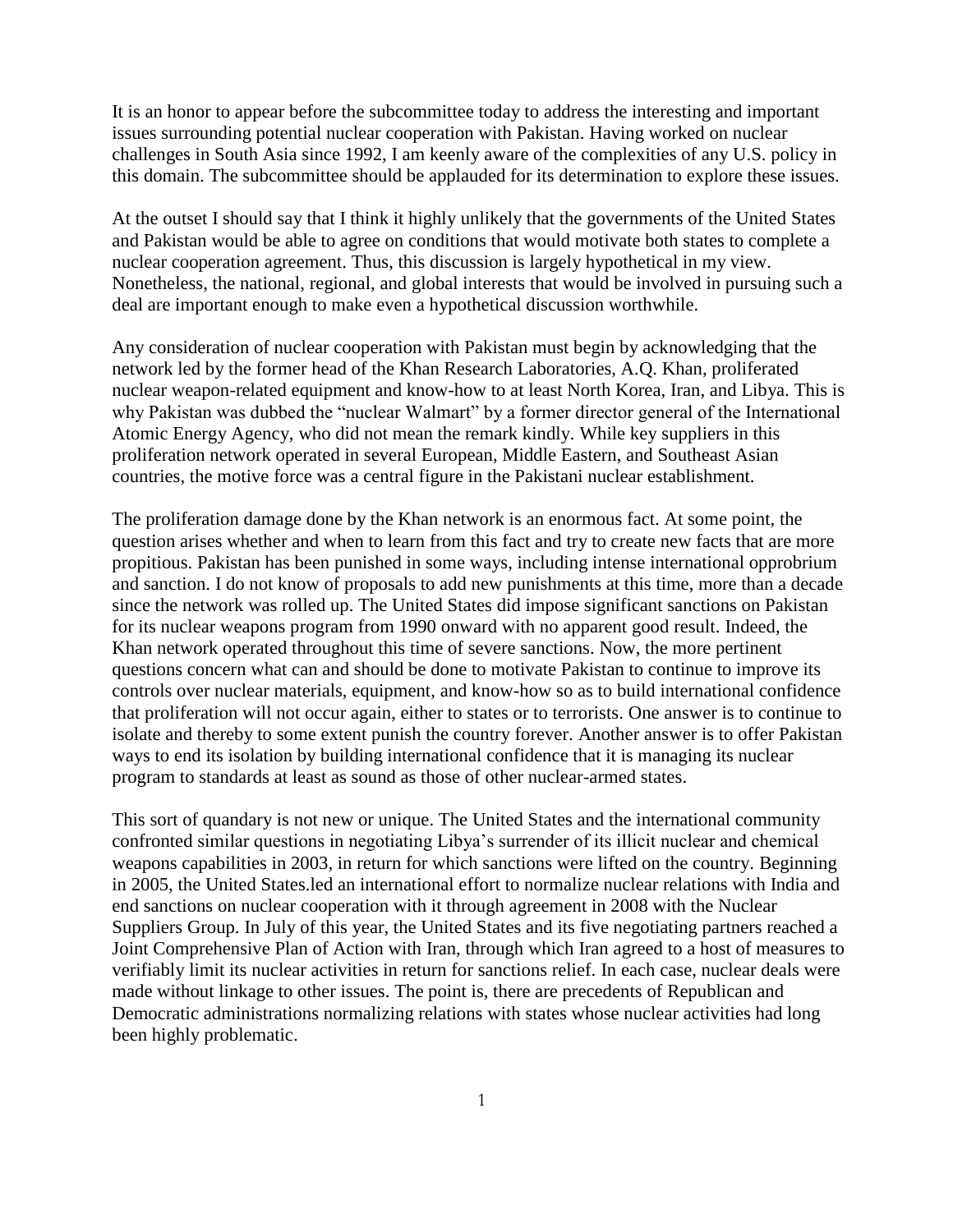In the case of Pakistan, I would argue that the following issues should be analyzed and resolved, first within the U.S. government, and then, perhaps, with Pakistan.

If criteria could be agreed upon by which Pakistan would become eligible for nuclear cooperation and/or membership in the Nuclear Suppliers Group, are there public goods – in terms of nonproliferation, prevention of nuclear terrorism, and stability in South Asia – what would be gained? One way to explore answering this question is to ask in parallel, what might be the consequences of conveying to Pakistan that it *never* could make itself eligible for such cooperation (short of eliminating its stockpile of nuclear weapons and fissile materials, which no one believes is feasible)?

I submit that the answer to the second question is highly problematic from the standpoint of U.S. and international interests. To say in effect that Pakistan will remain isolated from the nuclear mainstream forever is to remove incentives that it might otherwise have to take additional measures to control and secure its nuclear arsenal – measures that would enhance regional and international security. The perverse consequences of eternal nuclear isolation are magnified by the fact that the United States already led an international effort to exempt India from restrictions on nuclear cooperation with no commitments from India to restrict the growth and qualitative enhancement of its nuclear arsenal. The rivalry between Pakistan and India is driven by historical, political, religious, psychological, and security factors. On balance, it is arguably fair to say that the Pakistani security establishment bears a disproportionate share of responsibility for the conflicts and crises of the Indo-Pak relationship and the inability of diplomacy to normalize it. But this is not the whole story, and, in any case, the fact of the rivalry means that if Pakistan is destined to be forever isolated while India is embraced, Pakistan will be less inclined to take steps that would be in India's and the rest of the world's security interest.

If there are security interests to be gained by offering the feasible possibility of ending Pakistan's nuclear isolation – compared with maintaining it forever – then a few alternative ways forward are suggested.

The simplest, least ambitious step for the United States would be to convey that no states that possess nuclear weapons outside of the Nuclear Nonproliferation Treaty (i.e., India, Pakistan, Israel, and the DPRK) would be offered membership in the Nuclear Suppliers Group without having met criteria that the NSG would establish. Such criteria would encompass – at minimum – security of nuclear materials, export controls, and constraints on the expansion and characteristics of their nuclear arsenals. If and when the states in question met such criteria, they would be eligible for membership in the NSG (and presumably nuclear cooperation). This approach also would preclude any one of these states from entering the NSG and using that body's consensus decision-making rule to thereafter block the others from joining once they met the established criteria. For example, India could not enter the NSG and then forever block Pakistan from doing so. It is precisely this concern that alarms Pakistanis today. President Obama has pledged to seek India's membership in the NSG as soon as possible, without such criteria or any limitations on India's nuclear weapons program. Adopting a criteria-based approach to NSG eligibility would require a change in the current U.S. approach to India's membership so that if Pakistan met such criteria it would be eligible too.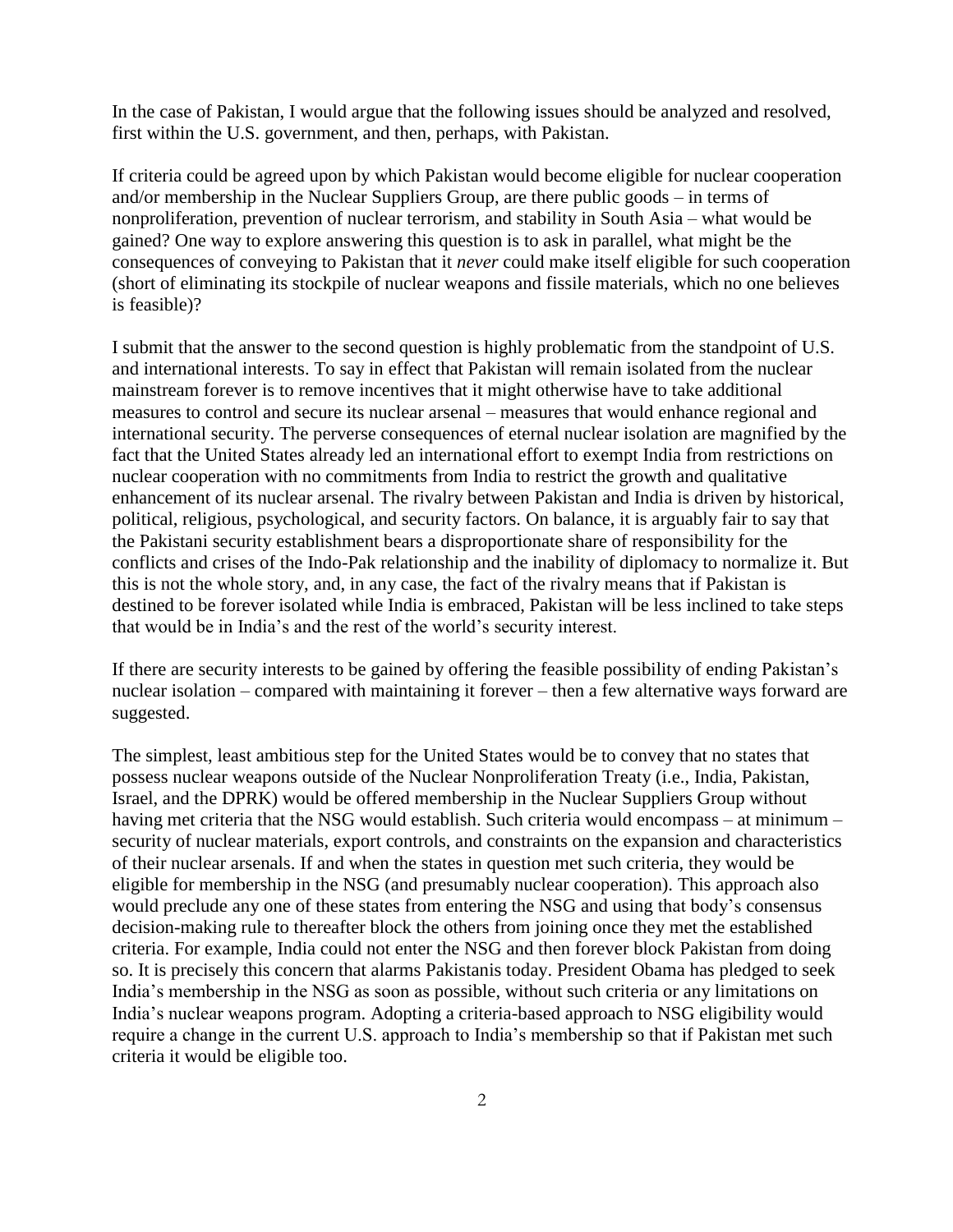Another way forward would be the one that the Obama administration is reported to be exploring with Pakistan. That is, to negotiate bilaterally steps that Pakistan could take which would then enable the United States to make the case with Congress and the Nuclear Suppliers Group that Pakistan deserves to be considered eligible for peaceful nuclear cooperation and possibly membership in the NSG. This approach – if indeed it is what the administration is pursuing – would be Pakistan-specific rather than a template applicable to India, Israel, or unforeseeably North Korea.

Again, according to rather vague press reports, the administration is seeking Pakistan's agreement to take steps that would limit several boundaries of Pakistan's future nuclear arsenal. The nuclear deal with India did not require India to limit its production of fissile materials for nuclear weapons, or the types and number of weapons it develops and deploys, or its missile program. I do not know the details of what the United States has discussed with Pakistan, but press accounts suggest that the administration is seeking an agreed limit on the size of Pakistan's nuclear arsenal as well as eschewal of deployment of small, battlefield nuclear weapons. The administration also is reported to be seeking limits on ranges of missile delivery systems Pakistan would develop and deploy. Limitations such as these would ameliorate concerns over Pakistan's role in a nuclear arms race in South Asia. Such limitations on Pakistan's future arsenal also would create more favorable conditions for deterrence stability on the subcontinent. Indeed, limitations on missile ranges could also reassure Israel, the United States, and other states that Pakistan would not pose nuclear threats to them.

If Pakistan could be motivated to agree to such limitations in exchange for becoming eligible for peaceful nuclear cooperation and membership in the Nuclear Suppliers Group, it is difficult to argue that such an arrangement would not significantly augment international security. In this case, the issue should not be whether to pursue such an arrangement, but rather whether it could be negotiated.

Pakistan will object: it is being required to limit its military capabilities while India is not. One response is that India did not proliferate nuclear material and know-how to North Korea, Libya, and Iran as Pakistan did. Another answer is that India has not wittingly harbored groups that conduct terrorism against the United States, NATO forces, and others. Nor does Pakistan serve U.S. interests in balancing China's power as advocates of the nuclear deal with India believe India will. Nor is Pakistan a potentially large buyer of U.S. nuclear reactors, military systems, or anything else, as India is hoped to be. Additional reasons can be listed. However, from Pakistan's perspective these answers only aggravate the feeling of being denigrated and having their security concerns vis-à-vis India ignored.

One can fairly argue that India does not harbor aggressive intentions towards Pakistan, and that India's current military capabilities do not give it a decisive offensive military edge over Pakistan. Pakistani military leaders respond that American security officials usually say "intentions can change, capabilities are what matter." But, when it comes to India, Americans want Pakistan to rely on professions that India's intentions are not offensive. Pakistanis retort further: if India's offensive capabilities are not overwhelming today, they could become more so in the future, especially given the size and growth of the Indian economy compared to Pakistan. Therefore, the argument goes, Pakistan needs a full spectrum of nuclear capabilities to deter India's future array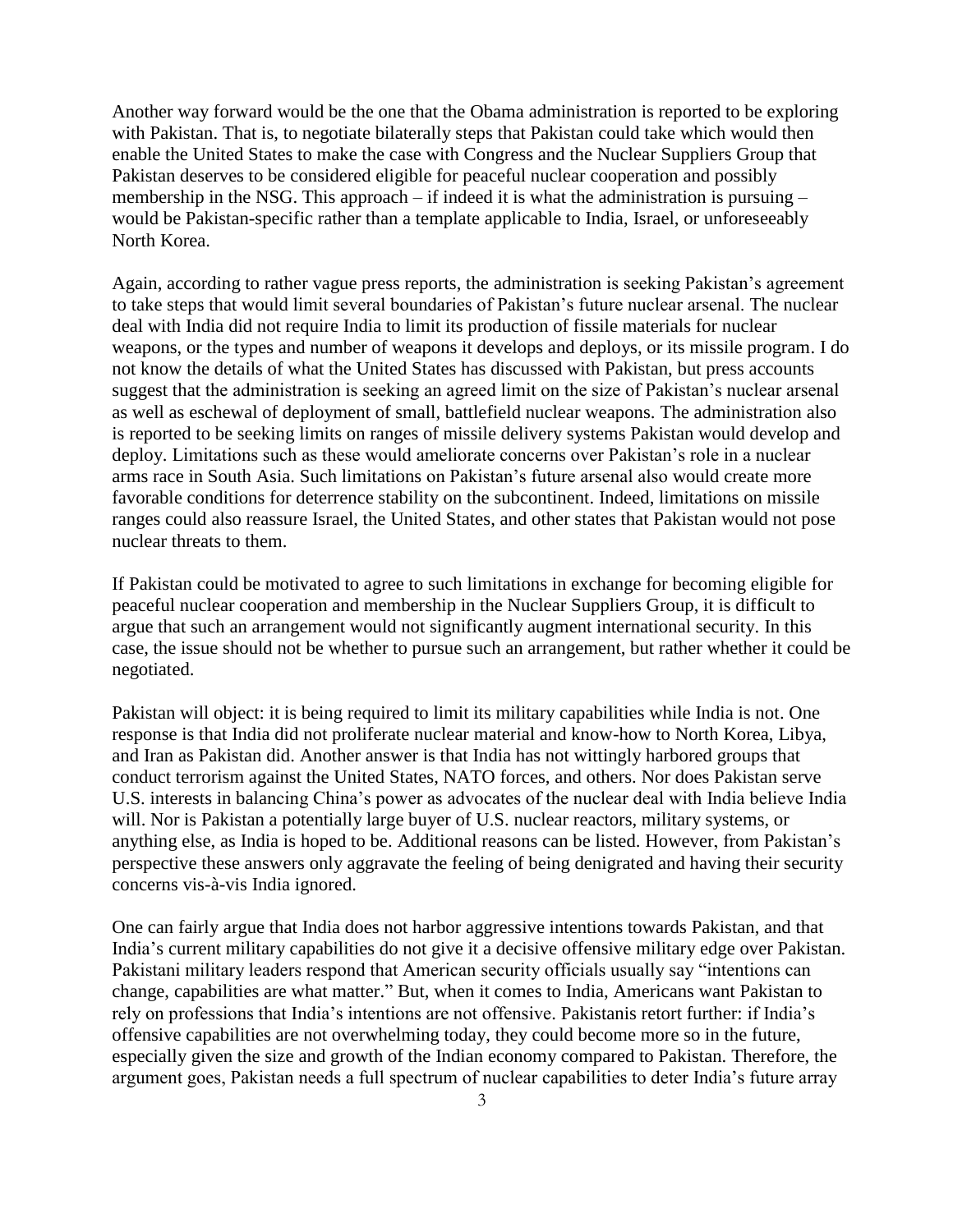of weaponry, and cannot agree to sharp limits on these capabilities without corresponding limits on India. For these and other reasons, then, it is highly unlikely Pakistan would agree to the sort of conditions that the Obama administration is seeking.

Another impediment to the deal is that the benefits reportedly being offered to Pakistan are not as great as they seem. These benefits reportedly include potential U.S. exertions to remove restrictions on peaceful nuclear cooperation with Pakistan, and possible support of Pakistan's membership in the NSG. While it is true that Pakistani leaders have incessantly urged the U.S. to do these things, the reality is that commercial nuclear suppliers from countries other than China – that is, American, Russian, French, Japanese, and South Korean companies – are highly unlikely to pursue contracts to build nuclear power plants in Pakistan. Pakistan lacks the money to pay for multi-billion dollar nuclear plants. The security environment in Pakistan further vitiates these countries' and their companies' interests in the Pakistani nuclear sector. Regarding membership in the Nuclear Suppliers Group, while Pakistan would like to be eligible for it, such membership is not worth the perceived costs of unilaterally limiting Pakistan's future nuclear arsenal without reciprocal limitations on India's arsenal.

Fundamentally, Pakistani decision-makers measure what they want and what they are prepared to trade for it by comparison with India. Others perceive that Pakistan's true national interest is different, but this does not matter, unsurprisingly.

It is also not surprising that Indians who follow these issues are alarmed by reports that the United States might seek ways to remove restrictions on nuclear cooperation with Pakistan and open the way for Pakistan's entrance into the NSG. A strong argument can be made that a deal with Pakistan along the lines being reported would significantly improve India's security. But the political psychology of the situation is more complicated. Many Indian officials and commentators feel that U.S. cooperation with Pakistan would devalue the singular favorable treatment extended to India since 2008. As one put it to me recently, "we do not want to be the member of a club that would have Pakistan in it."

Ideally, in terms of regional and international security, arrangements could be reached whereby both India and Pakistan would limit and stabilize their nuclear competition. However, the dynamics of this competition are dauntingly complex. India must not only deter Pakistan, but also China. China's strategic capabilities continue to grow, largely to contend with the United States (and Russia), and also with India. China and India have undertaken no meaningful dialogue on limiting their competition in this domain. Thus, in any consideration of mutual limitations with Pakistan, India still would seek acceptance that its capabilities would need to grow to balance those of China. Pakistan seems unlikely to accommodate this. Moreover, the cooperation between China and Pakistan in the nuclear, missile, and conventional military domains is a factor in India's calculations. Similarly, the defense cooperation between the United States and India enters into the calculations of China and Pakistan. The reported bilateral discussions between the United States and Pakistan on a possible nuclear deal do not encompass this broader dynamic, and cannot reasonably be expected to.

Even if it were possible to interest India and Pakistan in exploring ways to stabilize their nuclear (and missile) competition, such exploration would quickly encounter other related challenges.